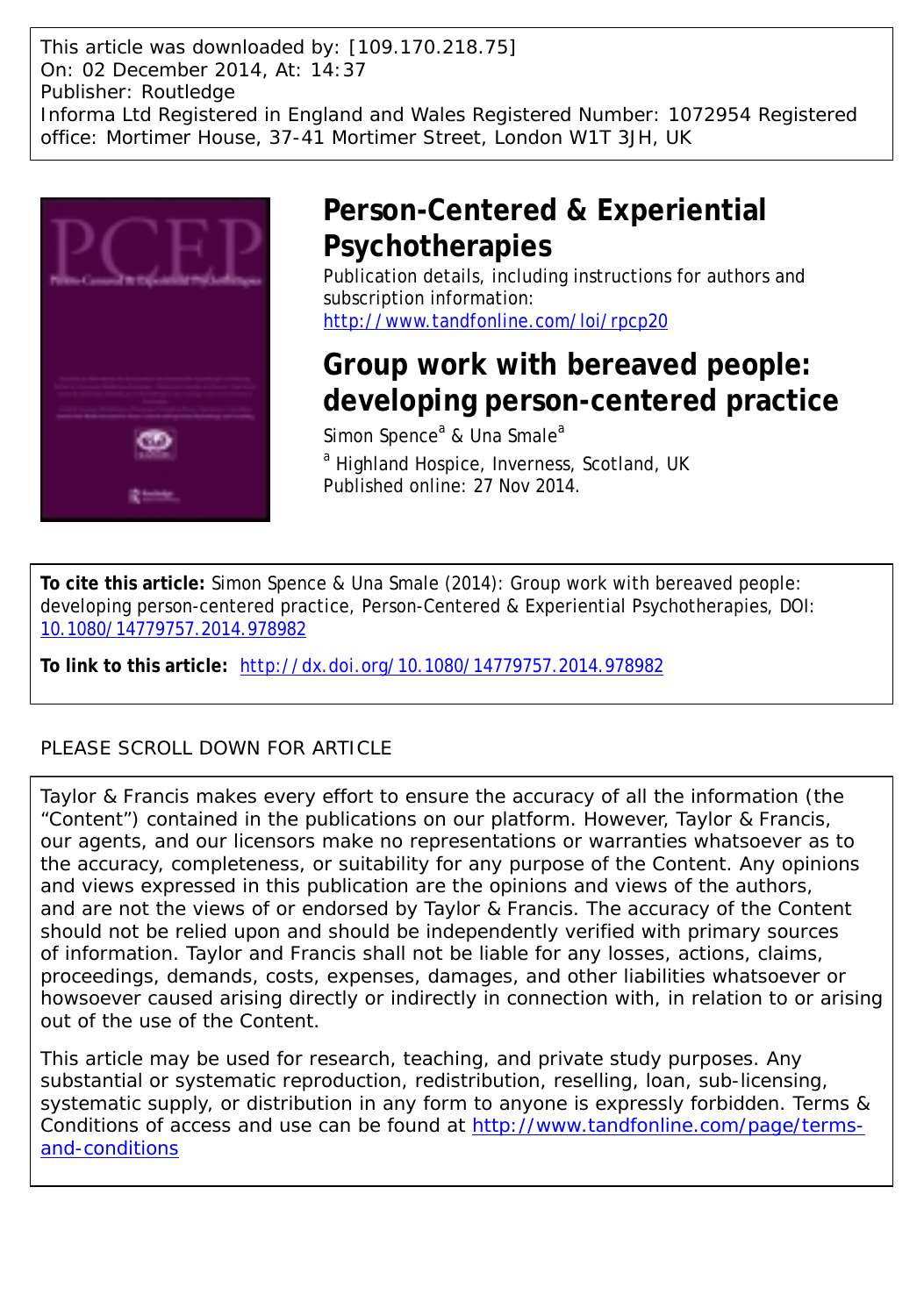# Group work with bereaved people: developing person-centered practice

Simon Spence\* and Una Smale

Highland Hospice, Inverness, Scotland, UK

(Received 5 October 2014; final version received 14 October 2014)

In this paper we describe the development of time-limited groups for bereaved people in a UK hospice setting, based upon person-centered theory and practice. Personcentered group work has a long history. However, as with the approach generally, its relevance to grief has received little attention in the literature. This article examines our developing understanding of its links with the wider growth of theory and practice within the bereavement field. We outline the structure of the group and how it is offered, paying particular attention to participants' need for both the security provided by adequate structure, and the therapeutic opportunities offered by freedom and fluidity. We indicate areas of exploration often visited within this setting, and discuss how a person-centered group approach, informed by theory and research evidence from a variety of disciplines, can respond effectively, be highly attuned, and offer constructive responses to the individual needs of grieving people.

Keywords: bereavement; counseling; grief; group work; person-centered

# Travail de groupe avec des personnes en deuil : développement d'une pratique centrée sur la personne

Dans cet article se référant à la théorie et la pratique centrées sur la personne, nous décrivons le développement de groupes accueillant pour un temps limité des personnes en situation de deuil dans un cadre hospitalier au Royaume-Uni. Le travail de groupe centré sur la personne possède une longue histoire. Cependant, comme c'est généralement le cas dans l'approche centrée sur la personne, sa pertinence face au deuil trouve peu de place dans la littérature. Cet article explore notre compréhension évolutive du travail de groupe centré sur la personne en lien avec le développement plus large de la théorie et de la pratique dans le domaine du deuil. Nous donnons un aperçu de la structure du groupe ainsi que de la manière dont il est proposé. Nous portons une attention particulière tant aux opportunités thérapeutiques offertes par la liberté et la fluidité qu'au besoin qu'ont les participants d'une sécurité procurée par une structure adéquate. Nous relevons les thématiques explorées souvent rencontrées au sein d'un tel dispositif et discutons la manière selon laquelle une approche de groupe centrée sur la personne; éclairée par la théorie et la recherche issues d'une variété de disciplines peut répondre efficacement, être en parfaite adéquation et procurer des réponses constructives aux besoins individuels des personnes endeuillées.

<sup>\*</sup>Corresponding author. Email: s.spence@highlandhospice.org.uk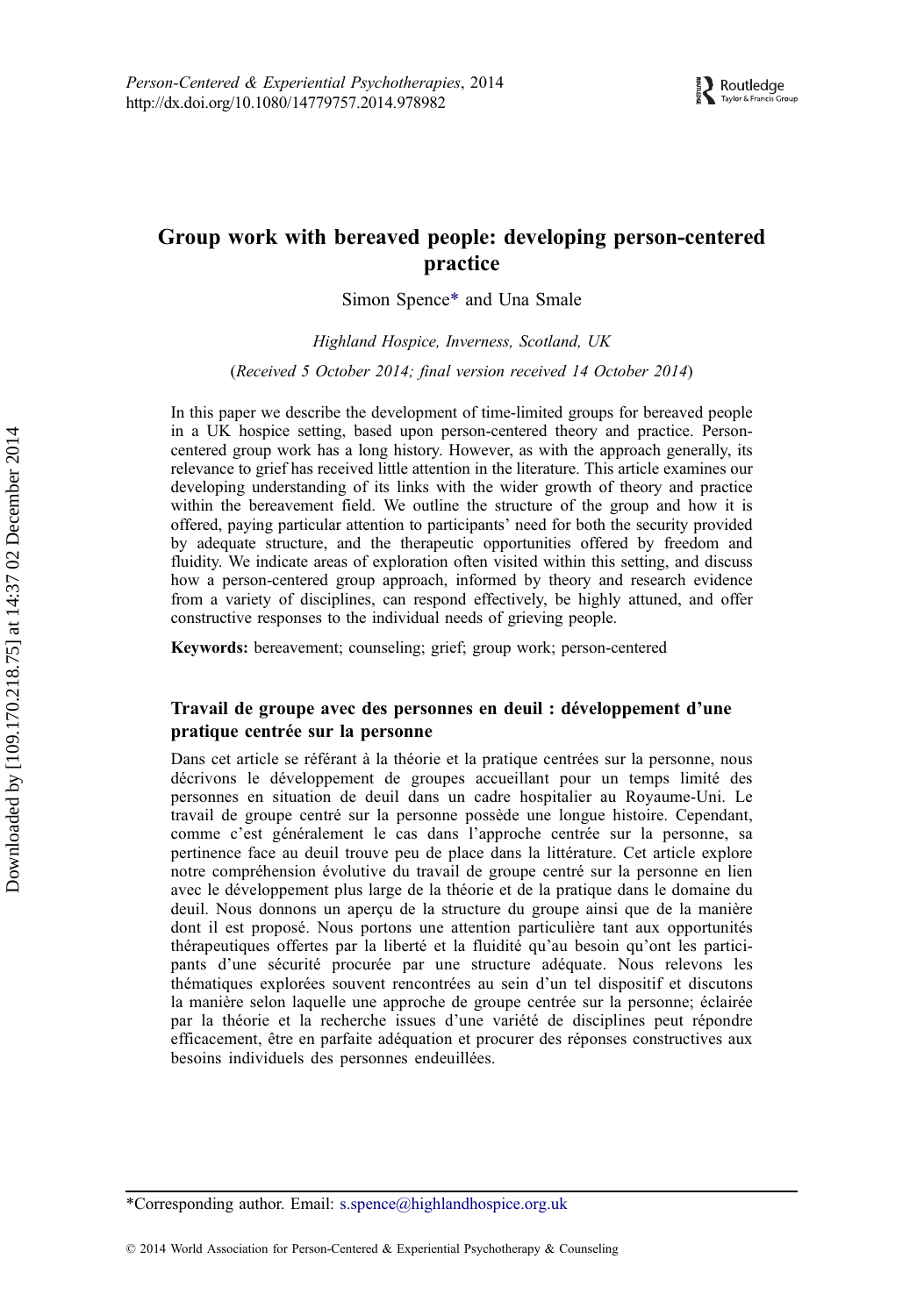# Terapia de grupo con personas que están en duelo: desarrollando una practica centrada en la persona

En este articulo describimos el desarrollo de grupos de tiempo limitado para personas en un ambiente hospitalario del reino unido, basado en la teoría y practica centradas en la persona. El trabajo de grupo centrado en la persona tiene una larga historia. Sin embargo, así como también pasa con el enfoque en general, su relevancia con el duelo ha recibido poco atención en la literatura sobre el tema. Este escrito examina la comprensión que vamos desarrollando sobre sus conexiones con la mayor comprensión de la teoría y practica dentro del campo del duelo. Delineamos una estructura de grupo y el modo de ofrecerlo, prestando particular atención a las necesidades de los participantes tanto de seguridad, provista por una estructura adecuada, y las oportunidades terapéuticas que ofrecen la libertad y fluidez. Indicamos áreas de exploración dentro de este contexto y discutimos como un grupo del enfoque centrado en la persona, impregnado por la teoría y la evidencia de la investigación de una variedad de disciplinas, pueden responder de manera eficaz , estar altamente sintonizadas y ofrecer respuestas constructivas a las necesidades individuales de las personas que están sufriendo.

# Gruppenarbeit mit trauernden Menschen: Entwicklung eines personzentrierten Vorgehens

In diesem Artikel beschreiben wir, wie wir Gruppen (zeitlich limitiert) nach Personzentriertem Ansatz für trauernde Menschen entwickelten. Setting war ein Hospiz in Grossbritannien. Personzentrierte Gruppenarbeit hat eine lange Tradition. Aber anders als bei diesem Ansatz sonst der Fall, gibt es zu dessen Relevanz im Umgang mit Trauernden noch wenig Literatur. Dieser Artikel untersucht, wie wir immer besser die Verbindungen verstehen, die es zu den übrigen theoretischen und praktischen Entwicklungen in der Erforschung von Verlust und Trauer gibt. Wir skizzieren die Struktur der Gruppe und die Art dieses Angebots. Dabei achten wir einerseits besonders auf die Bedürfnisse der Teilnehmenden bezüglich Sicherheit durch eine angemessene Struktur, andererseits auch auf die therapeutischen Chancen, die das Angebot von Freiheit und Fliessen-lassen bieten. Wir weisen auf Bereiche der Exploration hin, die innerhalb dieses Settings oft berührt werden und diskutieren, wie ein personzentrierter Gruppenansatz, der sich auf Theorie und Forschung aus einer ganzen Reihe von Disziplinen abstützt, passgenau zugeschnitten auf die individuellen Bedürfnisse von Trauernden konstruktiv wirksam ist.

# Trabalho de grupo com pessoas em processo de luto: desenvolvimento de uma prática centrada na pessoa

No presente artigo descrevemos o desenvolvimento de grupos de tempo limitado destinados a pessoas em processo de luto, no contexto de um hospício no Reino Unido e baseados na teoria e prática centradas na pessoa. O trabalho com grupos centrados na pessoa tem uma longa história. Contudo, e tal como sucede com a abordagem de uma maneira geral, a sua relevância tem recebido pouca atenção na literatura. O artigo analisa a nossa compreensão emergente acerca das suas ligações, com o alargamento da teoria e prática no âmbito do luto. Destacamos a estrutura do grupo e a forma como é oferecida, dando uma atenção particular à necessidade de segurança dos participantes, proporcionada por uma estrutura adequada e também à sua necessidade de oportunidades terapêuticas, garantidas pela liberdade e fluidez. Indicamos as áreas de exploração frequentemente abordadas neste contexto e discutimos a forma como uma abordagem centrada na pessoa em contexto de grupo, formatada pelas evidências da teoria e da pesquisa de várias disciplinas, consegue dar uma resposta eficaz, estar amplamente sintonizada e oferecer respostas construtivas às necessidades individuais de pessoas em fase de luto.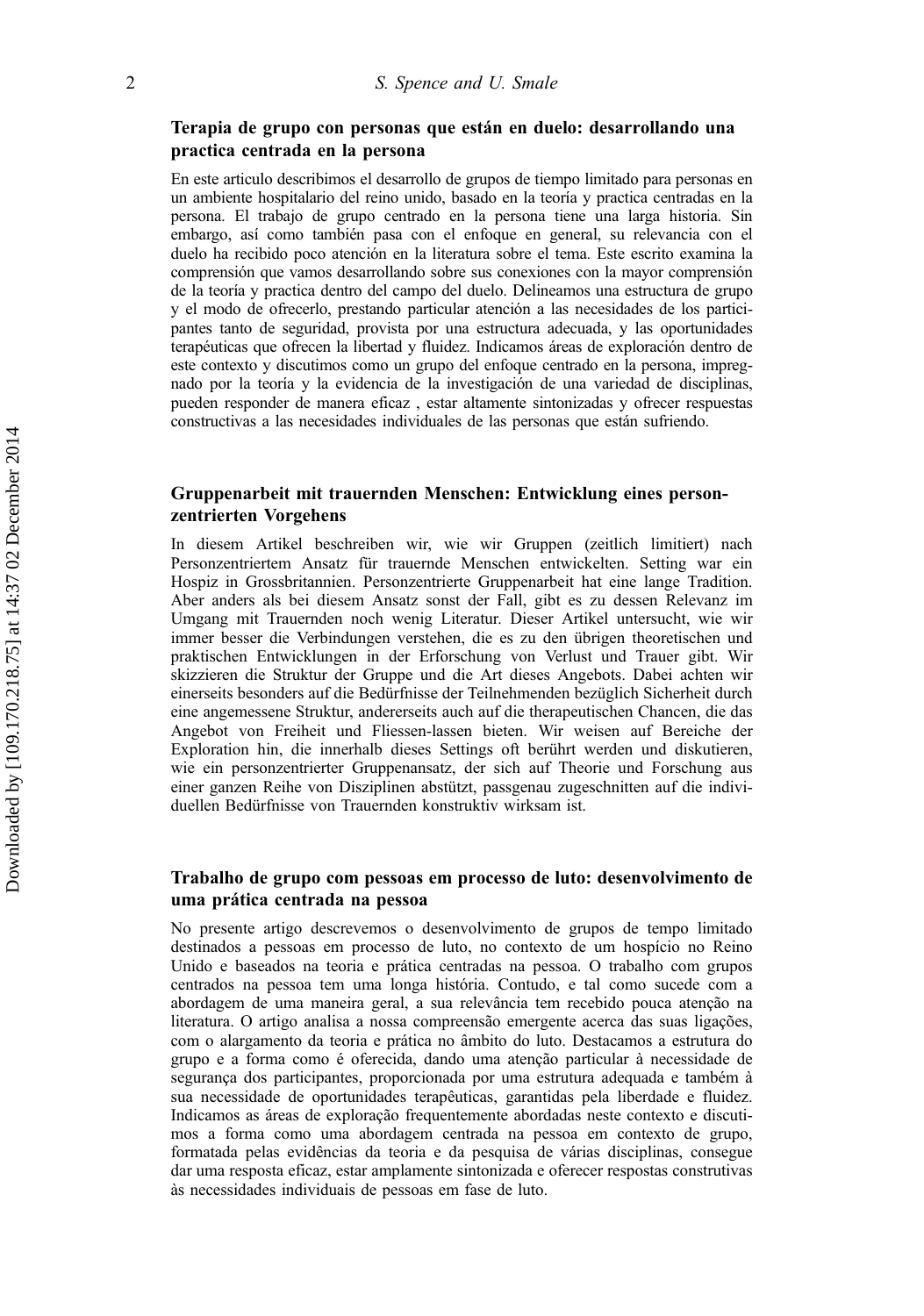#### Introduction

There is extensive debate about how best to support bereaved people, given the heterogeneity of perspectives on grief, support, and methodologies of evaluation (Forte, Hill, Pazder, & Feudtner, [2004](#page-12-0)). Granek [\(2010](#page-13-0)) questions the current psychological focus on disease analogies of grief. "Normal" grief is excluded as an appropriate area for study or practice, attention instead being given to "pathological" variants, resulting in research focusing on developing and evaluating interventions for pathology (Boelen, de Keijser, van den Hout, & van den Bout, [2007](#page-12-0); Shear, Frank, Houck, & Reynolds, [2005\)](#page-14-0). Whilst this research approach has clear limitations (Cooper, [2008](#page-12-0)), it nevertheless identifies questions about what may be helpful or otherwise for people whose grieving is particularly difficult. It challenges practitioners to reflect on their work, and how to best utilize research findings (Shear, Boelen, & Neimeyer, [2011](#page-14-0)).

We believe, however, that it often fails to engage sufficiently with profound existential questions about death and its proper place in human life (Yalom, [1980](#page-15-0), [2008](#page-15-0)) and does not sufficiently address the paradox it manifests (Breen & O'Connor, [2007\)](#page-12-0): that of acknowledging grief as unique in every instance whilst simultaneously attempting to distinguish "normal" from "pathological." It has the additional effect of perpetuating psychology's tendency to understand and respond to grief in restrictive, quasi-medical, problem-focused terms rather than allowing for a broader range of modalities and disciplines to shed light on a significant human experience (Elkins, [2009;](#page-12-0) Walter, [2005](#page-15-0)–6).

Over recent years, there appears to be a growing openness to more pluralistic ways of thinking about and responding to grief, and to the view that the effectiveness or otherwise of grief counseling is comparable to that of other populations. A number of writers (Hoyt & Larson, [2010;](#page-13-0) Larson, [2013;](#page-13-0) Neimeyer, [2010](#page-13-0); Schut, [2010\)](#page-14-0) note the importance of therapeutic common factors (Norcross  $\&$  Lambert, [2011](#page-13-0)), suggesting this may prove a more fruitful way of understanding how best to offer support. Additionally, there is support (Allumbaugh & Hoyt, [1999;](#page-12-0) Gamino, Sewell, Hogan, & Mason, [2009](#page-12-0)–10) for the view that attempting to identify and treat "pathological" grief is neither a helpful nor ethical response in practice and that counseling for grieving people (no matter how complex or otherwise their experience) is a potentially appropriate intervention when individuals experience difficulties and when they themselves request support.

We hold the view that person-centered therapeutic approaches have direct and helpful relevance to grieving people that has only recently been articulated explicitly (Haugh, [2012](#page-13-0); Larson, [2013](#page-13-0); McLaren, [1998](#page-13-0)). Shear et al. ([2011](#page-14-0)) identify common factors in constructive responses including attention to self-concept issues; exploring personal meanings of loss and implications for life's meaning and one's place in it without the physical presence of the deceased person; re-configuring relationships with the deceased person and others; and examining cognitive, affective, and behavioral strategies for coping. Active attention to such concerns, as well as to common psychotherapeutic factors, is an important part of what relationally-based person-centered therapies can offer, with a significant theoretical and research basis (Cooper, Watson, & Hölldampf, [2010\)](#page-12-0).

Schut, Stroebe, van den Bout, and Terheggen ([2001\)](#page-14-0) invite descriptions of bereavement interventions, in order to improve the ongoing conversation between researchers and practitioners. This paper describes our experience of setting-up and developing group support for bereaved people. It examines groupwork through the lens of developing person-centered practice based on theoretical knowledge and evolving experience of working with and hearing the stories of bereaved people. We outline the background of person-centered groupwork and how it relates to bereavement. We then describe the way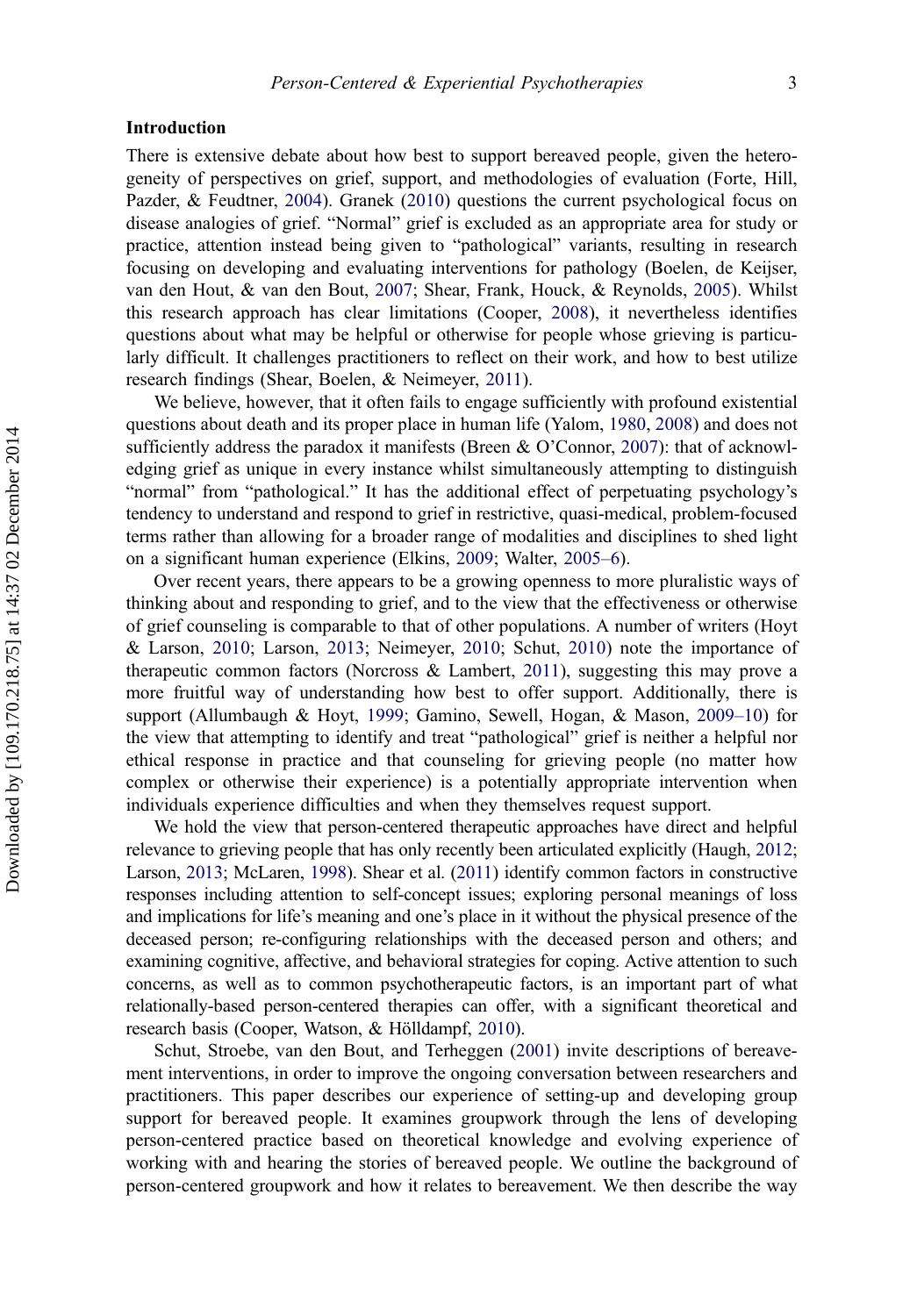in which the group is offered, some of its processes, and the ways in which participants use the group, bearing in mind common challenges and ways of responding to them.

#### Person-centered group work for bereaved people

Group work holds an important place in the development of person-centered approaches (Barrett-Lennard, [1998](#page-12-0); Hobbs, [1951;](#page-13-0) Lietaer & Dierick, [1996;](#page-13-0) Rogers, [1947,](#page-14-0) [1971](#page-14-0); Schmid & O'Hara, [2013](#page-14-0)) and is often an important constituent of therapist training programs (Mearns, [1997\)](#page-13-0). Common features include attention to facilitators' "climatesetting function" (Rogers, [1971](#page-14-0). p. 275), to the acknowledgement of and trust in the potentiality of both individuals and the group itself, to the demonstration and engendering of empathy and congruent functioning within the group, and to the limitations of interpretation and other facilitator-directed interventions. Page, Weiss, and Lietaer ([2002\)](#page-14-0) review the considerable research evidence supporting the effectiveness of person-centered group work with varied clinical populations. However, there is little explicit description of how such groups function. Some may assume that person-centered group work remains synonymous with unstructured meetings of the kind popularized in the 1970s and 1980s. Whilst there may be considerable value in these, we believe that person-centered group work is more responsive, differentiated, and situation-specific than this.

Support offered in bereavement groups is different, often complementary, to that of individual counseling (Vlasto, [2010\)](#page-14-0). Yalom and Leszcz [\(2005](#page-15-0)) and Schmid and O'Hara ([2013](#page-14-0)) describe the social microcosm of therapeutic groups, giving participants opportunities for varied relationships with peers offering support, validation, suggestion, comparison, challenge, and normalization of experiences that in bereavement can feel very abnormal. Grieving people can experience high levels of anxiety and vulnerability. Some avoid group situations, and those who do not may approach them with greater trepidation than is expected with other populations. In response to this, person-centered group work offers "…a dependable atmosphere of acceptance and understanding, where threat to the individual member is minimal, and where there is maximum safety in selfexamination" (Hobbs, [1951.](#page-13-0) p. 308). Our view is that such groups are best facilitated by practitioners experienced in, and with broad understanding of, person-centered approaches and bereavement-related issues. We recommend two facilitators being present to be able to more fully attend to individual participants and to the interactions between them.

### The Living with Grief group

Living with Grief, as the group is called, is offered as a series of eight meetings of 2 hours duration, the dates set in advance. It is a closed group; following the first meeting members commit to full attendance as far as possible. The time-limited nature of the group does not indicate expectations of grief "resolution," whatever that may mean, nor does it aim, following a medical model, to improve "symptoms" using validated assessment tools. Instead, it offers opportunities for individuals to contribute to, and benefit from the group as a way of supporting their individual needs (Haugh, [2012\)](#page-13-0).

#### **Context**

We work as counselors within the family support service of a UK Hospice, an independent charity serving the needs of patients with life-limiting conditions and those close to them. In this multi-disciplinary context we are part of a range of services (Connor &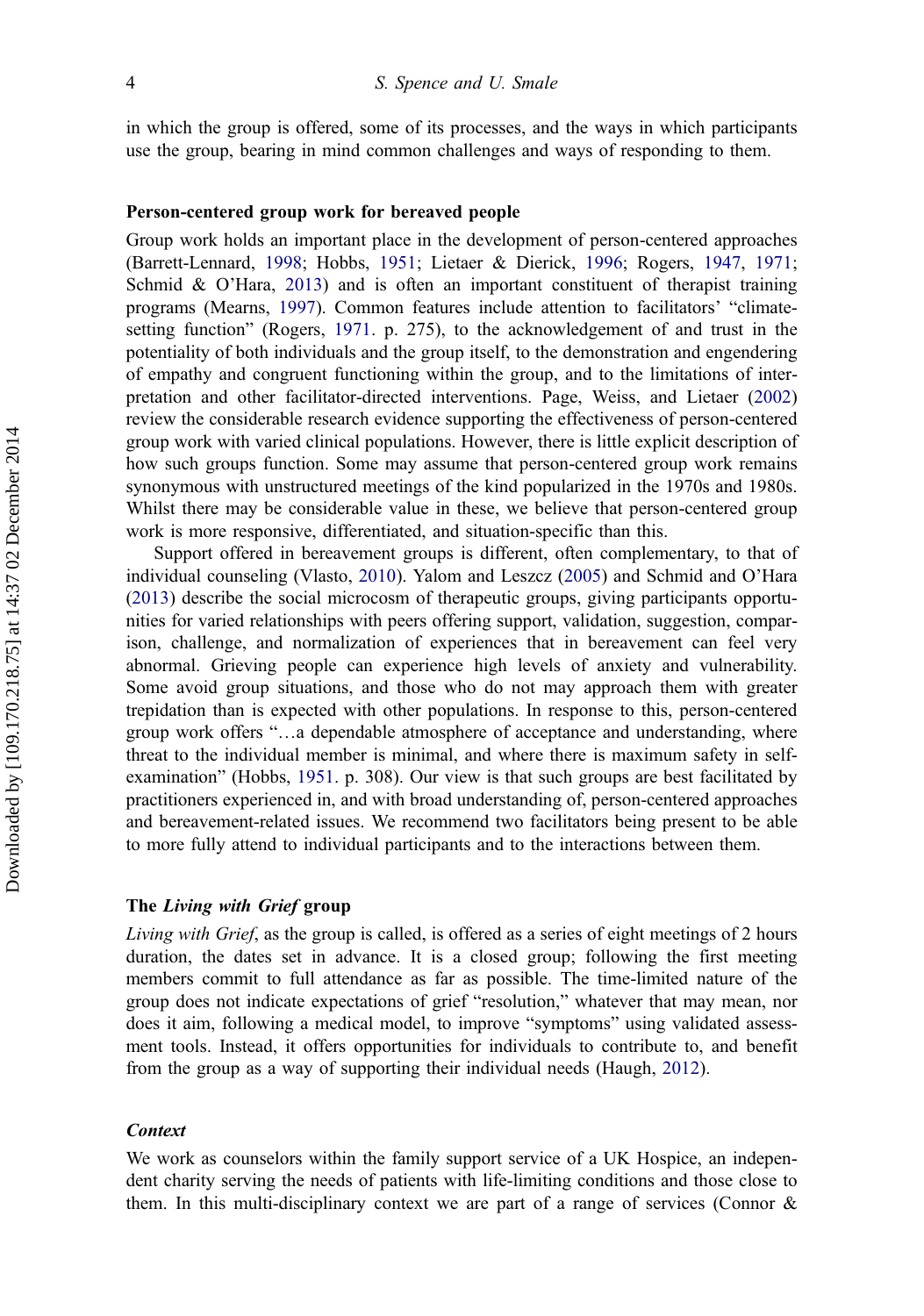Monroe, [2011](#page-12-0)) including medicine, nursing, occupational and physio therapy, social work, chaplaincy, and complementary therapies.

We offer group work as well as individual counseling, recognizing that what constitutes support differs between individuals and at different times. Our experience (Smale & Spence, [2009\)](#page-14-0) does not persuade us that group work represents a cheaper version of support, attractive though that idea may be to funders. Indeed, the attention to detail required for ethical, effective practice means that time investment over and above the meetings themselves can be considerable. Immediately after meetings we reflect on what has happened, offer mutual support, and identify matters needing to be addressed before next time. Similarly, we meet before meetings to ensure shared understandings of how we approach whatever may be pertinent.

## Participants, recruitment, and group format

Those close to hospice patients are made aware of the Hospice's bereavement service and are subsequently reminded of this some weeks after a death. Those who wish to use the service refer themselves, although other professionals (with permission) may do so on their behalf. The service makes tentative proactive contact with individuals when there is indication from the multi-disciplinary team that they may benefit from support but for some reason appear unable to initiate this. This approach reflects the view that bereavement support is helpful only when indicated by an individual's particular difficulties in their grieving and their actively choosing support (Bonanno & Lilienfeld, [2008;](#page-12-0) Zech, Ryckebosch-Dayez, & Delespaux, [2010](#page-15-0)). It also follows the advice of Larson and Hoyt ([2007](#page-13-0). p. 163) to "reach" but not to "grab." It contrasts with more universal recruitment methods which have been common in earlier approaches to bereavement support and which may have had negatively distorting effects on outcome research (Neimeyer & Currier, [2009](#page-13-0))

The same people (whether or not they have taken up earlier offers of support) are contacted by letter between 6 months and a year following their bereavement. In our experience, this is often a time when the realities of life without the deceased person, and the meanings and challenges it presents, are experienced more fully. This invitation is sent several weeks before a group begins, giving information, and inviting participation. From responses received, a group of up to nine people is formed. We offer the group twice yearly, allowing the option of "deferring" should someone wish to participate but not feel ready. There can consequently be variation in the recency of bereavement.

Many writers (MacKinnon et al., [2014;](#page-13-0) Worden, [2009](#page-15-0); Yalom & Leszcz, [2005](#page-15-0)) describe the importance of pre-screening group participants. Whilst a valuable general principle, experience in our context is that, given adequate information, individuals intuit for themselves the appropriateness or otherwise of their participation. We are not convinced that formal screening methods can be as objective as may be imagined, and view it as resulting in unnecessary and unhelpful exclusion from a potentially valuable opportunity.

Nevertheless, careful attention is essential to ensuring, as far as is possible, that individual needs and complexities are not such that they undermine group cohesion and development. In our hospice context, we are able to monitor this with the option of alternative supports. Invitation to the group is part of a continuity dating back to the care of the deceased person. This enables us to identify situations indicating potential conflict between individual and group needs (e.g. dementia, significant mental or other health problems, significant expression of anger and/or aggression). It helps us identify individuals where an invitation to, or participation in the group may be unwelcome, confusing,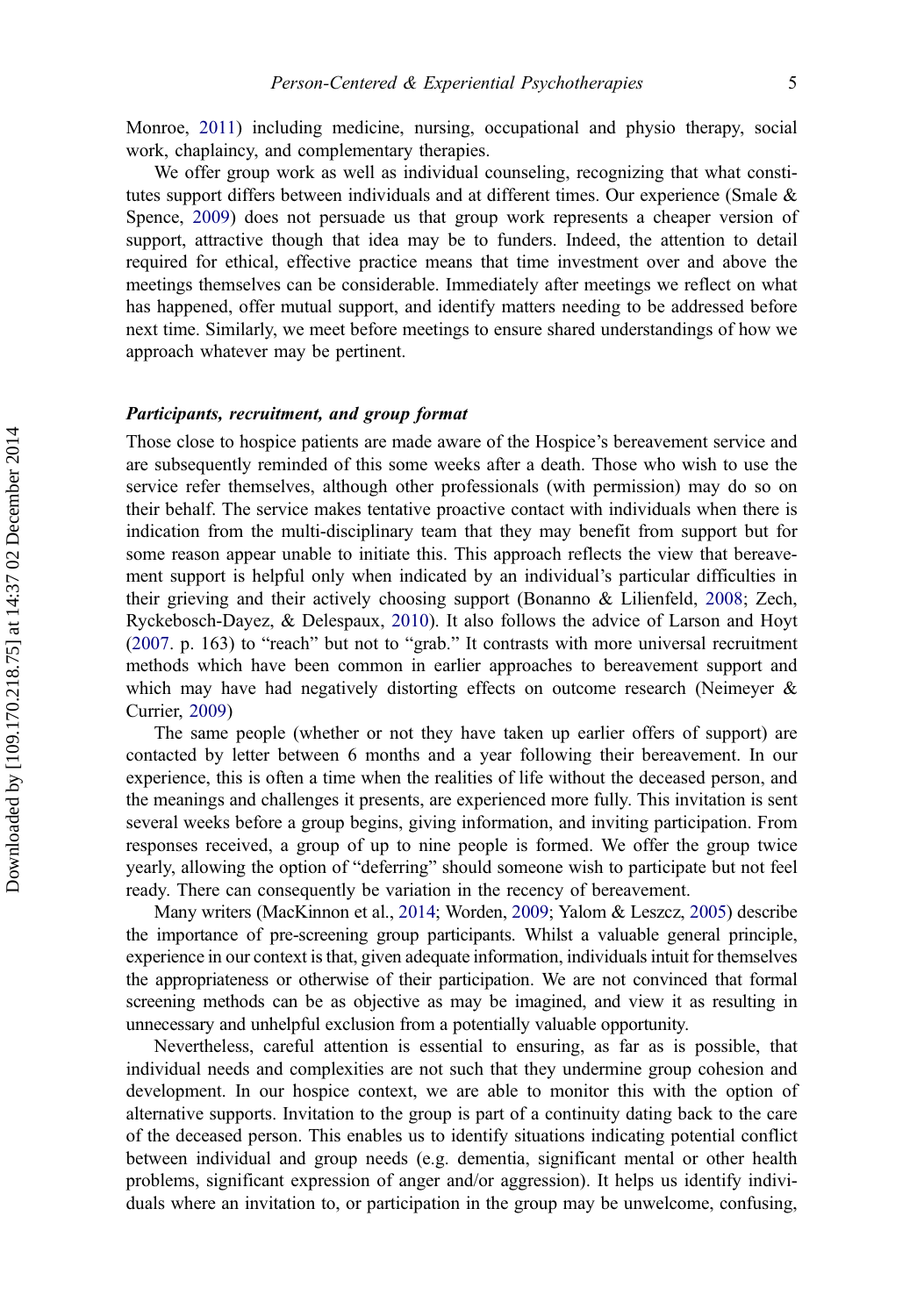or unhelpful, and can also aid discussion about how they themselves may feel best supported in their grieving. As is common in group work (Yalom & Leszcz, [2005](#page-15-0)), participants who find that it is not right for them tend to self-deselect after initial meetings and in these instances we offer individual support. Additionally, if as facilitators we become aware of a continuing participant who seems unable to connect with the group's purpose, or whose involvement inhibits the group's helpfulness for others, we address this directly and discreetly with them. This can result in support to constructively participate or, on rare occasions, a move to support more appropriate to their needs. Practitioners working in other settings must make their own considered decisions about how to address the unavoidable tension between individual and group needs.

Due to our geography and demographics (the hospice catchment covers a population of 250,000 people across an area the size of Belgium) it is impracticable to offer groups specifically based upon categories of bereavement (e.g. age, ethnicity, sexual orientation, gender, or for widows, parents, etc.). Therefore the group's composition is usually somewhat heterogeneous, something that can be challenging to some participants and which demands close attention if group cohesion is to be adequate for individual therapeutic benefit.

#### Developing person-centered structures

On reflection, when we initially developed Living with Grief, we underestimated the potency, in group work, of the actualizing tendency; the innate constructive drive of the human being towards a more complex and complete development (Kriz, [2007;](#page-13-0) Rogers, [1959](#page-14-0), [1971](#page-14-0)). Whilst we wished to offer participants freedom to explore what matters to them, we were also concerned to minimize risk of harm. We took seriously our duty of care to offer a setting that felt as safe and supportive as possible. Bereavement can often feel extremely unsafe. It can represent a powerful experience of the ultimate lack of control in life, evoking anxiety and a sense of personal disorganization (Shuchter & Zisook, [1993](#page-14-0)). We wished to avoid exacerbating this and assigned a theme to each meeting to engender a sense of order whilst wishing to maintain significant freedom within this.

From the outset, we invited feedback and evaluation from participants. It quickly became apparent that this structure and the didactic, educational input it involved was frequently perceived as impeding a more flowing, spontaneous conversation with fellowgrievers; a central priority for most participants. We subsequently ceased to suggest themes in advance, instead allowing them to emerge from the group process. The feedback heightened our awareness of the tension between our professional responsibilities towards participants' well-being, and our wish to offer the opportunity to explore the intricate and idiosyncratic experience of each individual and of each group. We are firmly convinced that in the bereavement group context, practitioners are well-advised to develop approaches with enough structure to providing adequate safety and security for participants, but which are also non-directive and fostering of participant self-agency (Sheldon & Kasser, [2001\)](#page-14-0), and offering enough of a secure base (Bowlby, [1988\)](#page-12-0) from which to explore their experience.

Coghlan and MacIlduff [\(1990](#page-12-0)) question whether being non-directive is synonymous with being *unstructured* (a not uncommon assumption in person-centered writing), suggesting that conflating the two is both inaccurate and unhelpful. Central to personcentered work is a relational climate in which participants have the possibility of effecting constructive personal change (Rogers, [1951](#page-14-0), [1957,](#page-14-0) [1959](#page-14-0)). The practitioner's primary concern is to contribute to the co-creation of this climate in which, on a self-initiated,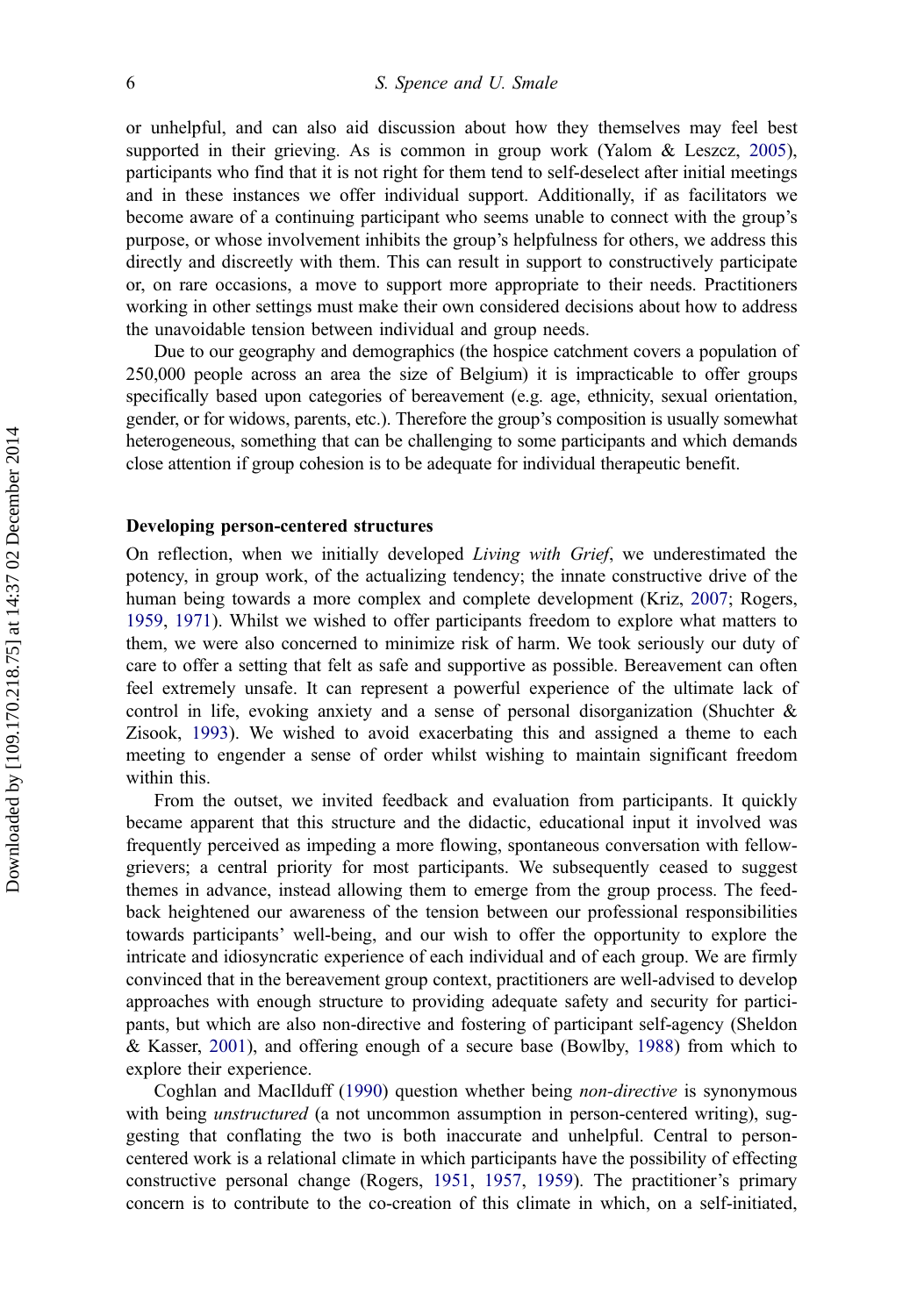and self-directed basis, clients may examine, reappraise, and modify their existing behaviors, thoughts, feelings, attitudes, and ways of coping. This view of the helping role is not universally shared in the helping professions, and indeed is the antithesis of prevalent, powerful approaches within the field of mental health, which often prioritize clinician-led diagnosis, interpretation, and treatment. Person-centered practitioners attempt to embody a philosophy that clearly identifies clients as being ultimately in the best position to make choices and decisions concerning their own lives (Coghlan & MacIlduff, [1990](#page-12-0). p. 15). Person-centered work by its very nature, therefore, lies at one end of a directive-nondirective therapeutic spectrum. They then refer to Heron's [\(1977](#page-13-0)) description of group facilitation involving several distinct dimensions, including being directive-nondirective, and also that of being structuring-nonstructuring. Practitioners can therefore offer nondirective group work, supportive of participants' self-identified and chosen, expression, insight, learning, and change. They are also able to use structure in varied and contextspecific ways. The decision about where they position themselves on a structuringnonstructuring continuum should depend on the particular group and context, and on what supports and enhances the self-agency and self-directedness of the particular set of participants.

In our view, failure to provide adequate structure in the bereavement context risks undermining the supportive and relational basis of the person-centered approach. Questions of inclusion, value, affection, and control (Worden, [2009](#page-15-0)) are of such heightened importance at the beginning of a group's life, that without sufficient structure within which to address them, they can quickly escalate a sense of insecurity and separation, engendering a greater sense of perceived psychological threat (Rogers, [1959](#page-14-0)) for participants, and a consequently reduced potential for engagement, self-concept change and development (Haugh, [2012](#page-13-0)).

#### Current structure

The initial printed information about the group describes its flexible, non-didactic nature; listing a range of questions and issues often raised in meetings, whilst also indicating that this is not exhaustive. It also specifies that the group will initially spend time "preparing the ground"; meeting each other, deciding how best to work together, and how best to use the available time.

Following a brief introduction and welcome, the initial meeting involves time for participants to introduce themselves, initially to one fellow-participant before later to the whole group, by describing their hopes and concerns about attending the first meeting and participating in the group as a whole. As one participant describes it "Who will be there and how will I get on? Is this the right thing that I have done?" There is no expectation to disclose details of their loss, or any other sensitive information, although many choose to. Instead they are encouraged to share what they wish and no more. The remainder of the meeting is spent clarifying, discussing and recording visually the expressed expectations, hopes and concerns. We finish the meeting by summarizing what has happened, explaining that the hopes and concerns will be used as the basis upon which to establish ground rules. We understand these as the norms members wish to establish in order to maximize the chances of hopes being realized and concerns being addressed (Yalom & Leszcz, [2005](#page-15-0)). Confidentiality is used as an example and its definition is established and agreed before the end of the meeting.

In the second meeting, attention is given to the experience of returning, and what this may mean for participants. If anyone has decided not to continue, this is shared with the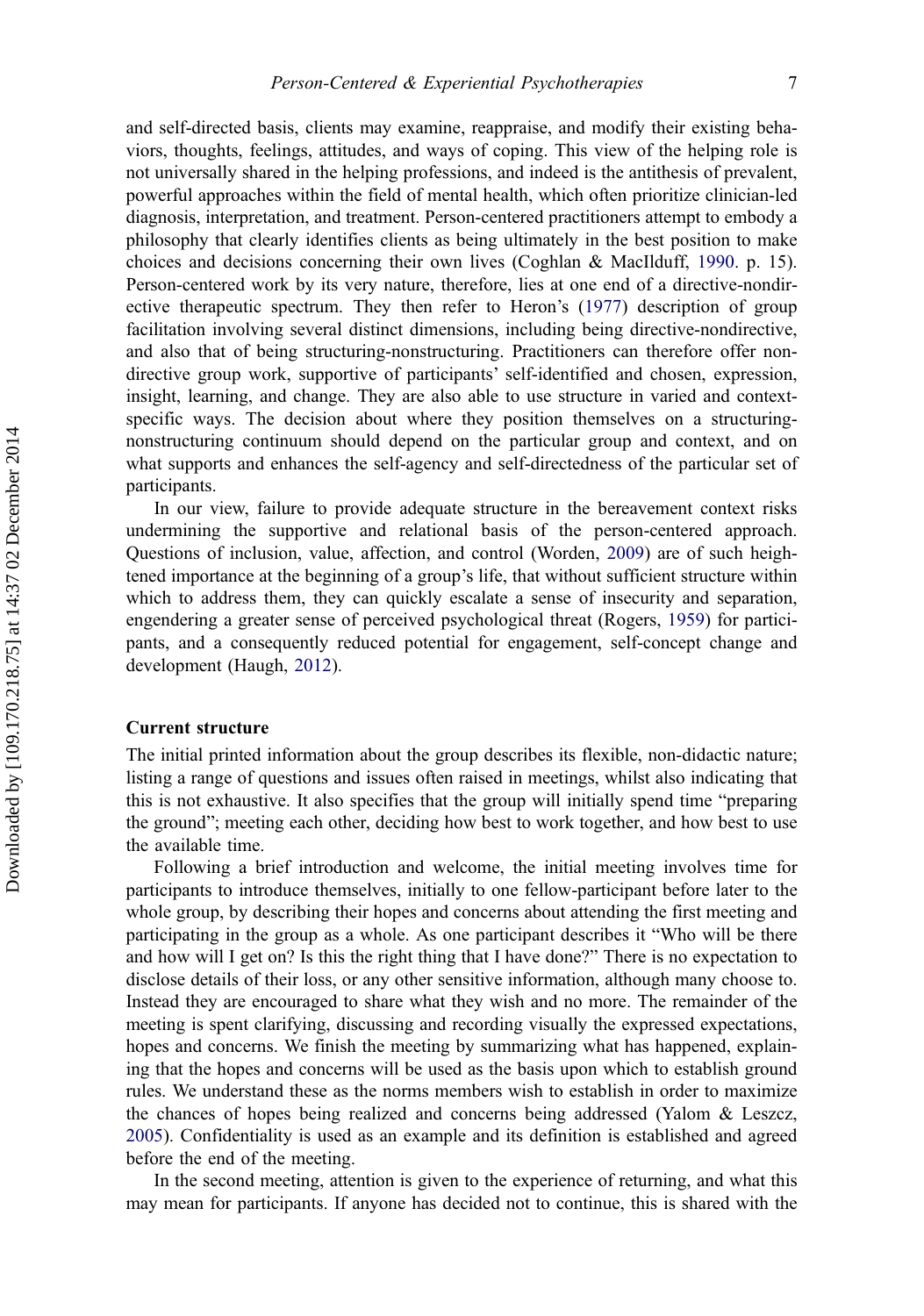others, often raising issues of difference and individual needs. The ground rules are then established and agreed. As facilitators, we contribute to this. For example, we ask participants to let us know of any absences and what explanatory information they wish to be conveyed to the group. This avoids empty chairs and unanswered questions about what absences may mean, for the absentee and for those "left behind." The group is then invited to draw up an agenda of what has become known as the "the things that matter" for the meetings. This is not a restrictive list of what is to be addressed in linear fashion, but a method of ensuring that issues of importance can receive ongoing attention, are not forgotten or overlooked in the fluid weave and flow of discussion that forms the basis of the meetings, and can be returned to if, as, and when participants so wish.

Generally, this "preparing the ground," takes up the first two meetings. However it should not be assumed to be a process that can be replicated with each new group. Groups differ in the extent to which they are able and/or willing to elaborate on these preparatory issues. Participants often respond enthusiastically to the experience of finding a setting where their grief can be expressed. They wish to get things moving! It is not always obvious to them why time should be spent on these preliminaries. As facilitators, at this point we have knowledge that participants do not. In our view this attention to "setting the stage" is a boundary that we must hold firmly (Süle, [2007\)](#page-14-0). We wish participants to express themselves and tell their stories, whilst sensitively ensuring that this does not happen in an environment which subsequently proves unsafe because inadequate time and attention has been given to establishing its norms.

We differ from practitioners who prioritize "consistency in delivery" (MacKinnon et al., [2014](#page-13-0)). How, and at what point things happen in the group is not something we set in advance. Such consistency may be desirable for researchers wishing to limit variables in an area of acknowledged and challenging complexity (Forte et al., [2004\)](#page-12-0), but in our experience and context it seems unhelpfully restrictive for participants themselves. As facilitators we strive to be consistent in what we offer, but the way this is received and responded to is necessarily unique to each group. In person-centered group work it is hard to conceive of it being otherwise, such is the commitment to individual, differential responses (Purton, [2004](#page-14-0)).

It may be a surprise to some that we set "homework"; something more common in cognitive-behavioral approaches (Bieling, McCabe, & Antony, [2006\)](#page-12-0). The homework we set however remains the same throughout the weeks, consisting solely of the question: "How can you best care for yourself and what do you need for yourself in your grieving and all that it means for you?" It is intended to stimulate links between what participants experience in the group and their daily life, to engender greater self-awareness and selfempathy, and to encourage active engagement with it. One common effect is the sharing each week of what has been significant for participants in learning how to better identify and respond to their specific situations and personal needs.

For bereaved people, social situations can be challenging. Grief can make it hard to engage in ordinary, informal, conversation. After each meeting we offer refreshments and the opportunity to gather together informally over tea and coffee. A time of 45 minutes is suggested, and we use an adjacent room to retain clear boundaries around the group work itself. One participant describes it as "… an excellent 'winding down' after the intensity of the meeting …a chance to move into the chit-chat of 'normal' things and to laugh."

As the group meetings progress, the issue of their ending is specifically addressed. Participants often express their awareness of this and their concern for what may follow. Given the group's focus, it is no surprise that "endings" are significant. We ensure that time is allotted to reviewing the meetings and what they have meant to each individual.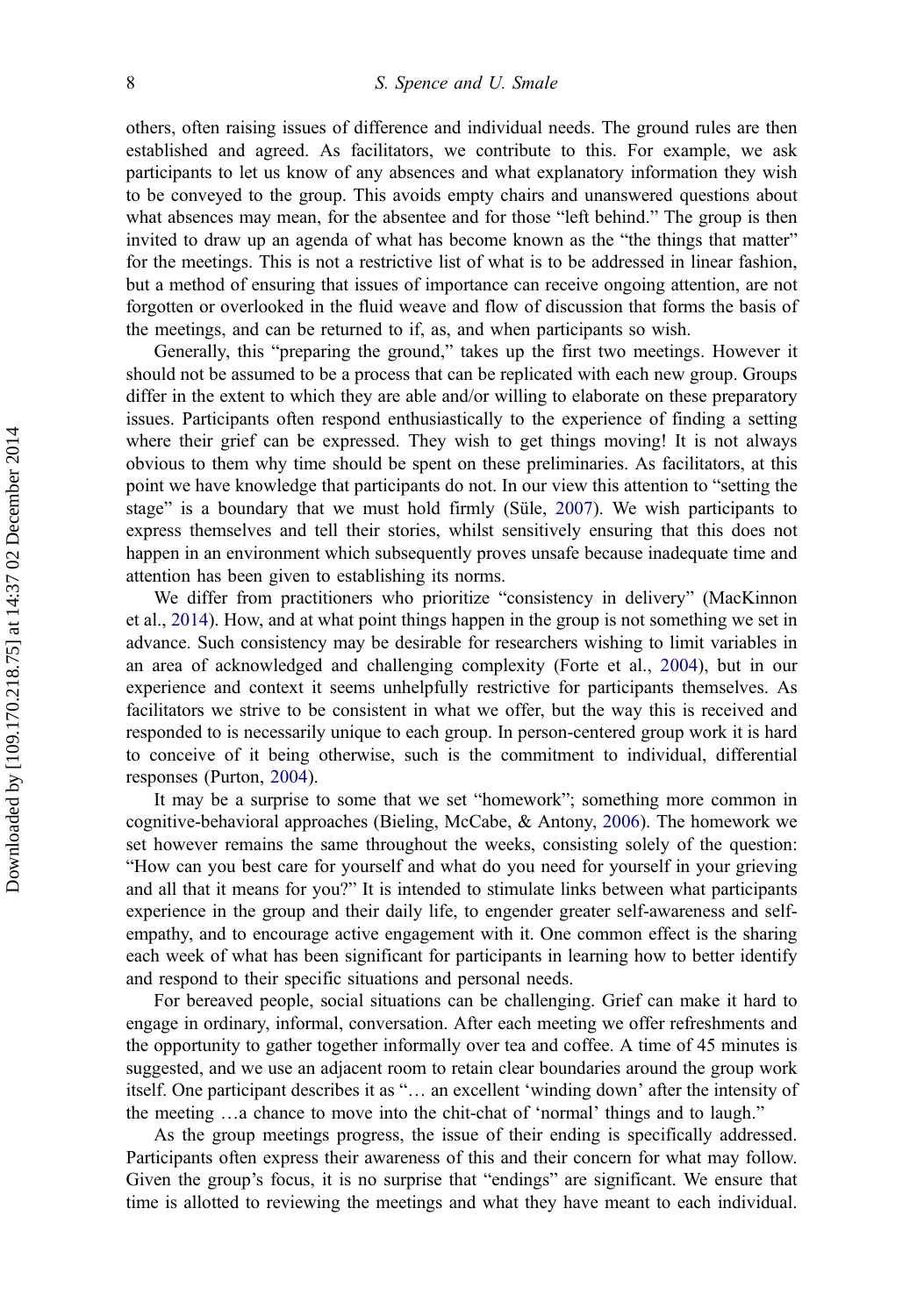Attention is paid to what participants' "next steps" may be and what help and support they may need to take them. This occasionally includes individual counseling. For most groups, a number of participants continue to meet independently (Caserta & Lund, [1996](#page-12-0)), for example, arranging to meet regularly for coffee, meals, walks, or cultural events.

### Some characteristics of the group process

There is increasing (and in our view, welcome) acceptance in the bereavement field of the need for practice to be soundly theoretically and evidentially based. One response to this is to develop interventions based on specific theoretical positions (e.g. MacKinnon et al., [2014](#page-13-0)). We question whether this may risk putting theoretical carts before the horses of lived experience. Formal grief theory is descriptive. Whilst such description can be highly informative, it should not be understood as prescriptive for individuals; the experiential precedes the theoretical and not vice versa. Whilst theory provides helpful perspectives from which to understand grieving, it is less clear to us that it is necessarily of direct help in the visceral personal experience of grieving itself. As person-centered practitioners, we focus on how participants themselves encounter their experience rather than offer particular theories as preferred or privileged perspectives. Some people find it helpful to explicitly articulate (and sometimes question) their theoretical understandings of their experience and we would always support this. However, our approach is fundamentally experientially-led rather than theoretically-driven.

Person-centered approaches to group work in bereavement offer practitioners a metatheoretical framework within which to make sense of, and potentially make use of, the vast body of related theory, practice, and research findings. This can be tailored to different groups and their constituent members in ways that fit their individuality, keeping them rather than theory in the driving seat. For example, one group decided to give substantial time for each person, often with the help of photographs, to specifically "tell the story" of the person who had died (see Moules and Amundson [\(1997](#page-13-0)) and Walter ([1996](#page-15-0)) for discussion of narrative and biographical approaches).

In the early meetings, participants tentatively share personally meaningful and often profound experiences of their grief. The facilitators' task is to respond empathically, to clarify and deepen experiencing, primarily through reflection, clarification, and summarizing. We continually attempt to convey our commitment and active support, prompting links and connections within the group. This is a time when trust is established primarily by participants experiencing validation and freedom to be themselves in this setting:

Normally I wouldn't want to join a group, on my own, with people I don't know, and not knowing what to expect. But after the first meeting I knew I felt comfortable and able to open up. It was good to feel no pressure to talk if I didn't want to, but in fact the opposite happened and I was glad of the chance to speak openly. I was deeply touched by the warmth I received from both counselors and other participants in the group."

Experiencing understanding can evoke a strong sense of affirmation and encouragement that one is not alone, that one's experience is comprehensible, and that a way forward is possible. One participant "… felt a huge relief to be surrounded by people who knew where I was 'at'."

The antithesis of this affirmation is a sense of psychological and existential threat and isolation when the need for understanding and solidarity appears threatened by other's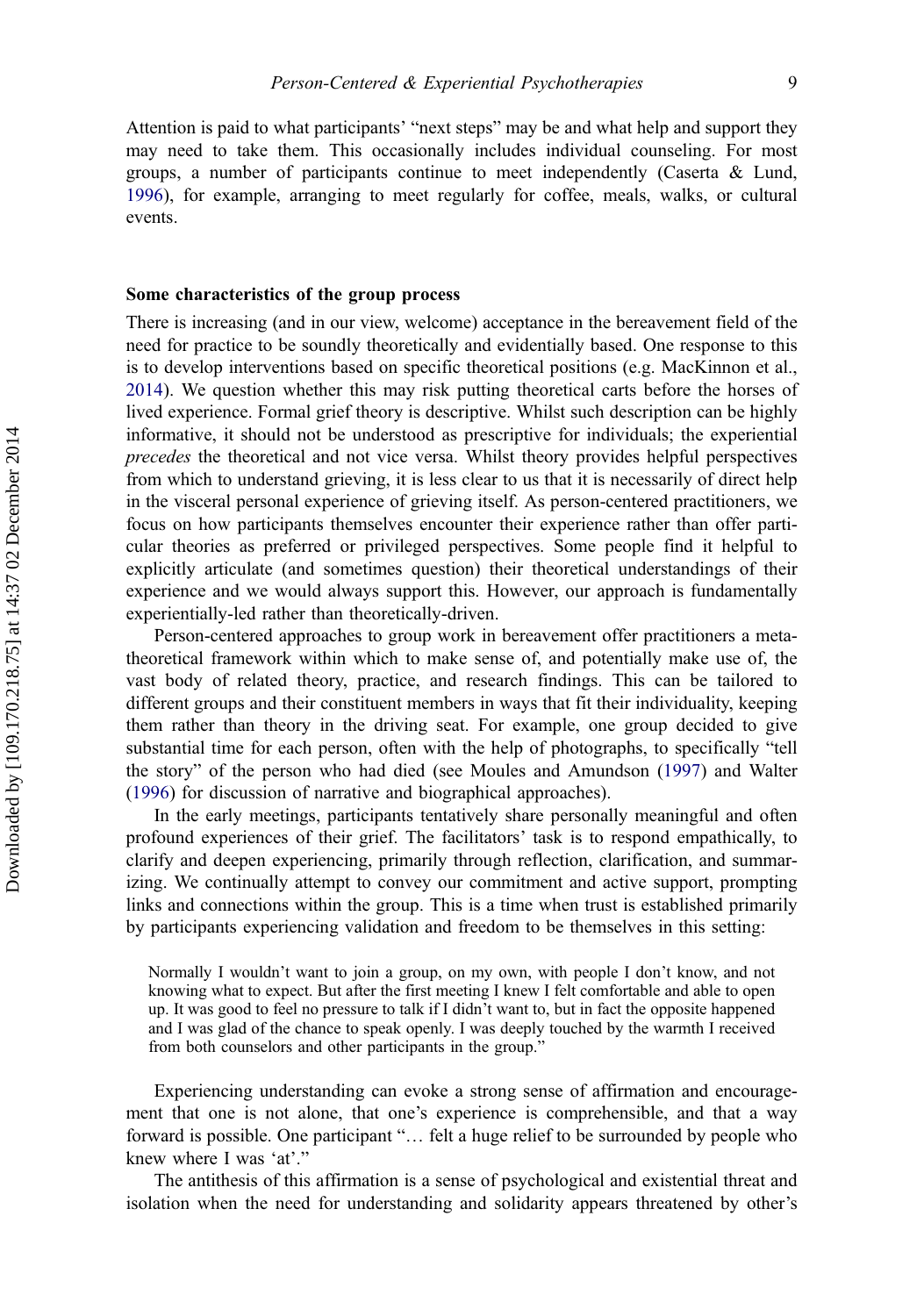descriptions of differing and potentially contradictory experiences. This can be of particular relevance in situations such as our own where group members have experienced different types of bereavement. Group norms become critically important as participants begin to discover the value of connections and similarities with others but also the personal and interpersonal challenges arising from difference. Rogers ([1971\)](#page-14-0) describes group processes in helpful detail, illustrating the potential of the actualizing tendency (Kriz, [2007](#page-13-0)) and the importance of facilitators' trust in the constructive capacities of both groups and individuals. However, we question whether he intended his reflections to become a universal blueprint for practice (Kirschenbaum, [2012\)](#page-13-0). Our task as group facilitators is to facilitate the group (Lietaer  $\&$  Dierick, [1996](#page-13-0)). This involves attending to individual experience. However, attention and active responding to interactions between participants are also required if unhelpful, destructive ones are to be identified and as far as possible defused. Drawing-out and working extensively with these may play important and desirable roles in other group settings such as training or personal growth groups, but we view them as unhelpful and potentially damaging in a bereavement setting. Personal growth may well result from participation in the group, but it is not a motivation for joining.

MacKinnon et al. ([2012\)](#page-13-0) observe that many grievers have heightened sensitivity towards the expectations and judgments of others, leaving them vulnerable to isolation and misunderstanding. This sensitivity can substantially increase the likelihood of comments and actions by fellow participants (and facilitators) being experienced negatively, leading to therapeutic ruptures (Safran, Muran, Samstag, & Stevens, [2001\)](#page-14-0). Establishing ground rules is a proactive part of taking this sensitivity seriously, including explicit discussion of difference and its being welcome even if, at times, uncomfortable. We are also prepared to intervene in order to "identify and reframe" (MacKinnon et al., [2012.](#page-13-0) p. 318) when the original intention behind comments seems to have been misunderstood and is causing difficulties for others. This often enables well-meant but clumsily articulated thoughts and questions to be expressed, clarifies what may constitute more or less constructive ways of communicating, and helps to protect participants from an inhibiting and potentially excluding shame due to fears that they have mis-spoken.

#### Areas of exploration

I could say how I felt without being 'rated'. I was able to be myself and express my grief without unhelpful comments, I didn't need to say to the group 'I'm fine' when I wasn't.

This comment illustrates the development of psychological congruence – the ability to accurately perceive, symbolize, and express one's experiences (Haugh, [2012](#page-13-0); Rogers, [1951](#page-14-0), [1957\)](#page-14-0), and indicates social pressure against it. Within the group, this congruence is welcomed and encouraged; it enables personally meaningful exploration of varied, sensitive, topics often muffled by the common blankets of taboos overlying death and dying.

Participants spend time describing the nature and personal significance of their loss. This involves attention to distressing memories and to the realities of life without the deceased person, both involving painful emotion. The group offers an environment which allows and supports expression, clarification, and normalization. It also involves attention to what life currently demands in terms of responses to changed situations, finding rest or distraction from grief, or establishing different patterns of living. Stroebe and Schut ([1999](#page-14-0)) describe this active attention to "loss" and "restoration" aspects of grieving as a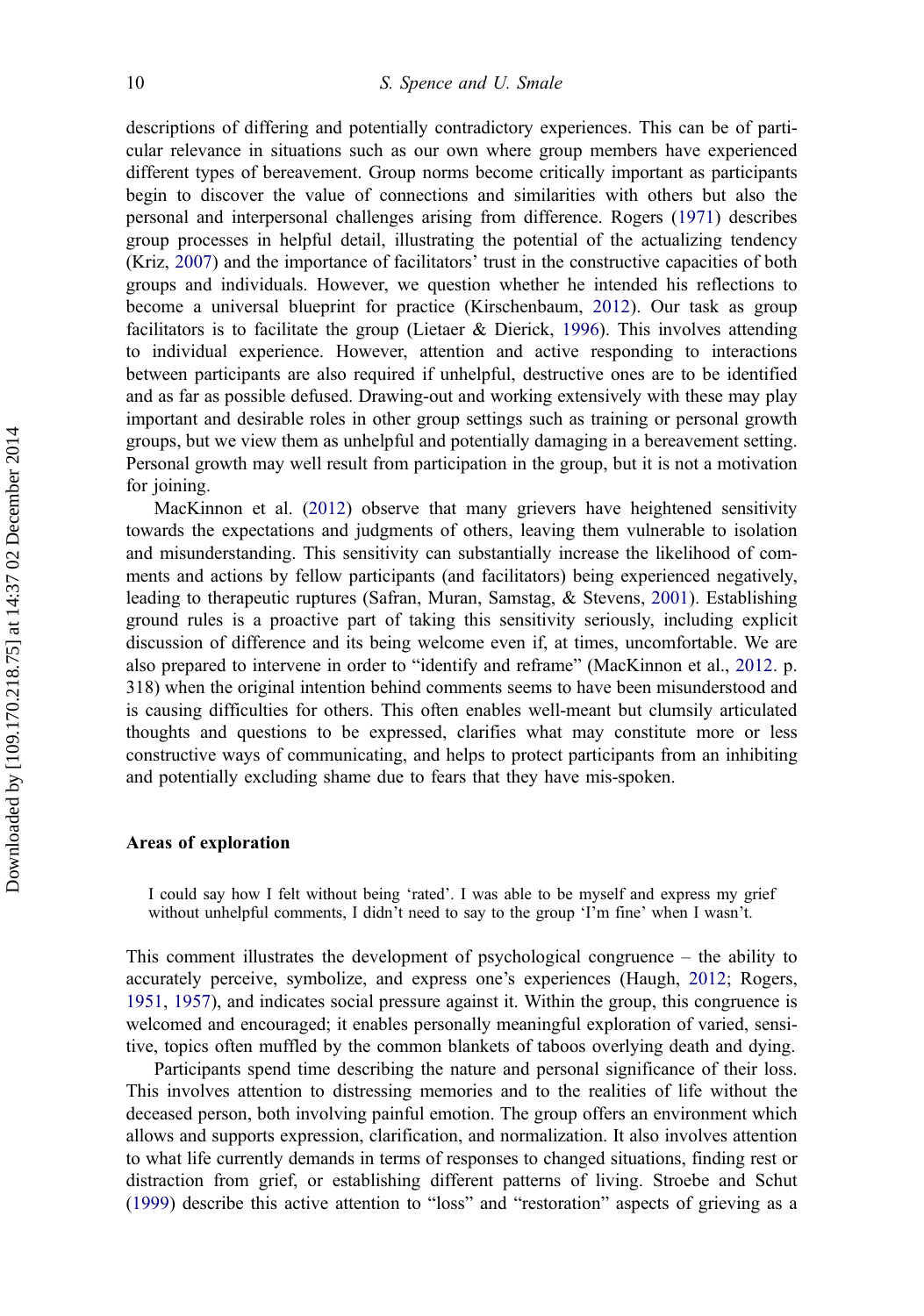"dual process". The group offers opportunities to share experiences, ideas, and suggestions with others. One participant describes how "…someone else's thoughts could give us strength." Participants describe and value a sense of mutuality developed by this sharing. One participant describes how through hearing "… how others dealt with similar problems and experiences … I have learned how to consider looking after myself a bit more and also how to face and deal with issues which arise…" as well as the awareness that her own contributions and "…my being there might be helping the others."

Grieving often raises profound questions of existence. Without the physical presence of the person who has died it can be hard to identify meaning in one's ongoing life. At its extreme, this can lead to suicidal thoughts. Societal taboos in this regard mean that the freedom to address hopelessness (Cutcliffe, [2004;](#page-12-0) Larsen, Edey, & Lemay, [2007\)](#page-13-0) in the group is valued. Neimeyer [\(2001](#page-13-0)) conceptualizes grieving as the process of "meaning reconstruction"; participants invariably explore how meaning may be re-established in an irrevocably changed life. One participant describes how she must "…learn to adapt to my new life. I have to realize I'm no longer a wife but I'm still a daughter, a mother and granny too."

Participants frequently describe incidents of well-intentioned encouragement to "move on" in life. A common inference is that such movement entails the psychic abandonment of the deceased person that is undesirable, if not offensive to grievers. As part of the reconstruction of meaning, participants often explore how the deceased person may continue to be a valued, ongoing, comforting, and constructive part of life, and develop "continuing bonds" with them (Klass, Silvermann, & Nickman, [1996](#page-13-0)). Participants often describe (sometimes but not exclusively in spiritual terms) the welcome continuing  $-$  if not physical – presence of the person in their lives, and how this offers an ongoing source of inspiration, as well as help in discerning future choices and decisions.

However, none of these conceptualizations of grief can remove the frightening sense of experiential chaos that is often a central experience of grieving. Kriz [\(2007](#page-13-0)) and Bussolari and Goodell [\(2009](#page-12-0)) describe chaos theory's untapped potential as a way of understanding and supporting significant life transitions, including bereavement. Being genuinely heard in the group in acceptant and empathic ways, by others "in the same boat," can help to restore a sense of confidence that this chaos and its accompanying distress, even if experienced at significant levels, are not themselves signs of disorder, but of a natural and ultimately constructive process (Larson, [2013\)](#page-13-0).

#### Conclusion

Our experience in developing the Living with Grief group is that person-centered approaches to group work with bereaved people can offer a supportive and potent context within which participants can attend to their varied experiences of grieving. Participants value opportunities to explore grieving with others, being enabled to speak honestly and openly about similar and differing experiences. As one participant puts it, "Although our circumstances were different, we all did indeed share the same depths of pain and difficulties …." Person-centered group work allows for flexible and empathic acceptance of and responses to participants' personal, idiosyncratic experiences of grief. This enables the remembering, experiencing, exploration, and assimilation of varied experience that forms the basis of constructive psychological change (Rogers, [1957](#page-14-0), [1959](#page-14-0)) including that following bereavement (Haugh, [2012\)](#page-13-0). In our opinion, there is significant value in person-centered practitioners paying close attention to issues of group dynamics, and being conversant with ongoing developments in grief theory. Far from detracting from the approach or diluting its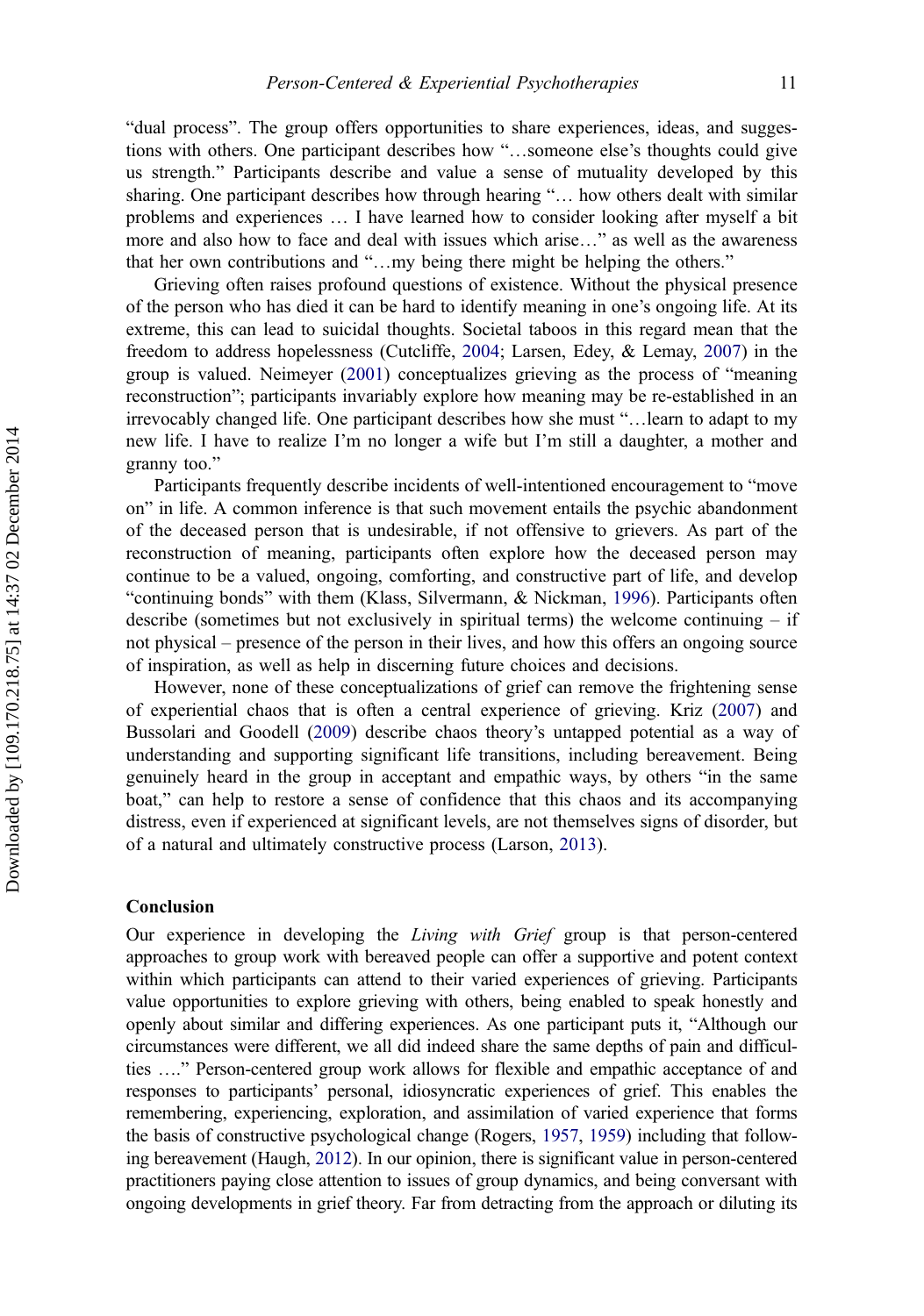<span id="page-12-0"></span>central tenets, we believe this enables us, wherever we place ourselves in the "family" of person-centered therapies (Sanders, [2013\)](#page-14-0) to become ever more attuned and responsive to the commonalities and the individualities of grieving, and to the complexities of addressing them in a group setting. This extended awareness can enhance our capacity and confidence to facilitate groups in which there is adequate freedom and sensitively structured support for participants to identify and explore what matters to them, and to decide how best to do this, within a mutually supportive relational process.

## Acknowledgements

Thanks to Robert Neimeyer. We are grateful to participants of Living with Grief groups who, over the years, have all helped us to reflect on and develop our practice.

#### References

- Allumbaugh, D. L., & Hoyt, W. T. (1999). Effectiveness of grief therapy: A meta-analysis. Journal of Counseling Psychology, 46, 370–380. doi:[10.1037/0022-0167.46.3.370](http://dx.doi.org/10.1037/0022-0167.46.3.370)
- Barrett-Lennard, G. T. (1998). Carl Rogers' helping system: Journey and substance (pp. 145–175). London: Sage.
- Bieling, P. J., McCabe, R. E., & Antony, M. M. (2006). Cognitive-behavioral therapy in groups. New York, NY: Guilford Press.
- Boelen, P. A., de Keijser, J., van den Hout, M. A., & van den Bout, J. (2007). Treatment of complicated grief: A comparison between cognitive-behavioral therapy and supportive counseling. Journal of Consulting and Clinical Psychology, 75, 277–284. doi:[10.1037/0022-](http://dx.doi.org/10.1037/0022-006X.75.2.277) [006X.75.2.277](http://dx.doi.org/10.1037/0022-006X.75.2.277)
- Bonanno, G. A., & Lilienfeld, S. O. (2008). Let's be realistic: When grief counseling is effective and when it's not. Professional Psychology: Research and Practice, 39, 377-378. doi:[10.1037/](http://dx.doi.org/10.1037/0735-7028.39.3.377) [0735-7028.39.3.377](http://dx.doi.org/10.1037/0735-7028.39.3.377)
- Bowlby, J. (1988). A secure base: Clinical applications of attachment theory. Abingdon: Routledge.
- Breen, L. J., & O'Connor, M. (2007). The fundamental paradox in the grief literature: A critical reflection. Omega, 55, 199–218.
- Bussolari, C. J., & Goodell, J. A. (2009). Chaos theory as a model for life transitions counseling: Non-linear dynamics and life's changes. Journal of Counseling and Development, 87, 98–107. doi:[10.1002/j.1556-6678.2009.tb00555.x](http://dx.doi.org/10.1002/j.1556-6678.2009.tb00555.x)
- Caserta, M. S., & Lund, D. A. (1996). Beyond bereavement support group meetings: Exploring outside social contacts among the members. Death Studies, 20, 537–556. doi:[10.1080/](http://dx.doi.org/10.1080/07481189608252761) [07481189608252761](http://dx.doi.org/10.1080/07481189608252761)
- Coghlan, D., & MacIlduff, E. (1990). Structuring and nondirectiveness in group facilitation. Person-Centered Review, 5, 13–29.
- Connor, R., & Monroe, B. (2011). Bereavement services provided under the hospice model of care. In R. Neimeyer, D. L. Harris, H. Winokuer, & G. F. Thornton (Eds.), Grief and bereavement in contemporary society: Bridging research and practice (pp. 325–337). New York, NY: Routledge.
- Cooper, M. (2008). Essential research findings in counselling and psychotherapy: The facts are friendly. London: Sage Publications.
- Cooper, M., Watson, J., & Hölldampf, D. (2010). Person-centred and experiential therapies work. Ross-on-Wye: PCCS Books.
- Cutcliffe, J. R. (2004). The inspiration of hope in bereavement counselling. London: Jessica Kingsley.
- Elkins, D. N. (2009). The medical model in psychotherapy: Its limitations and failures. Journal of Humanistic Psychology, 49, 66–84. doi:[10.1177/0022167807307901](http://dx.doi.org/10.1177/0022167807307901)
- Forte, A. L., Hill, M., Pazder, R., & Feudtner, C. (2004). Bereavement care interventions: A systematic review. BMC Palliative Care, 3, 1–14. doi:[10.1186/1472-684X-3-3](http://dx.doi.org/10.1186/1472-684X-3-3)
- Gamino, L. A., Sewell, K. W., Hogan, N. S., & Mason, S. L. (2009–10). Who needs grief counseling? A report from the Scott and White grief study. Omega, 60, 199-223.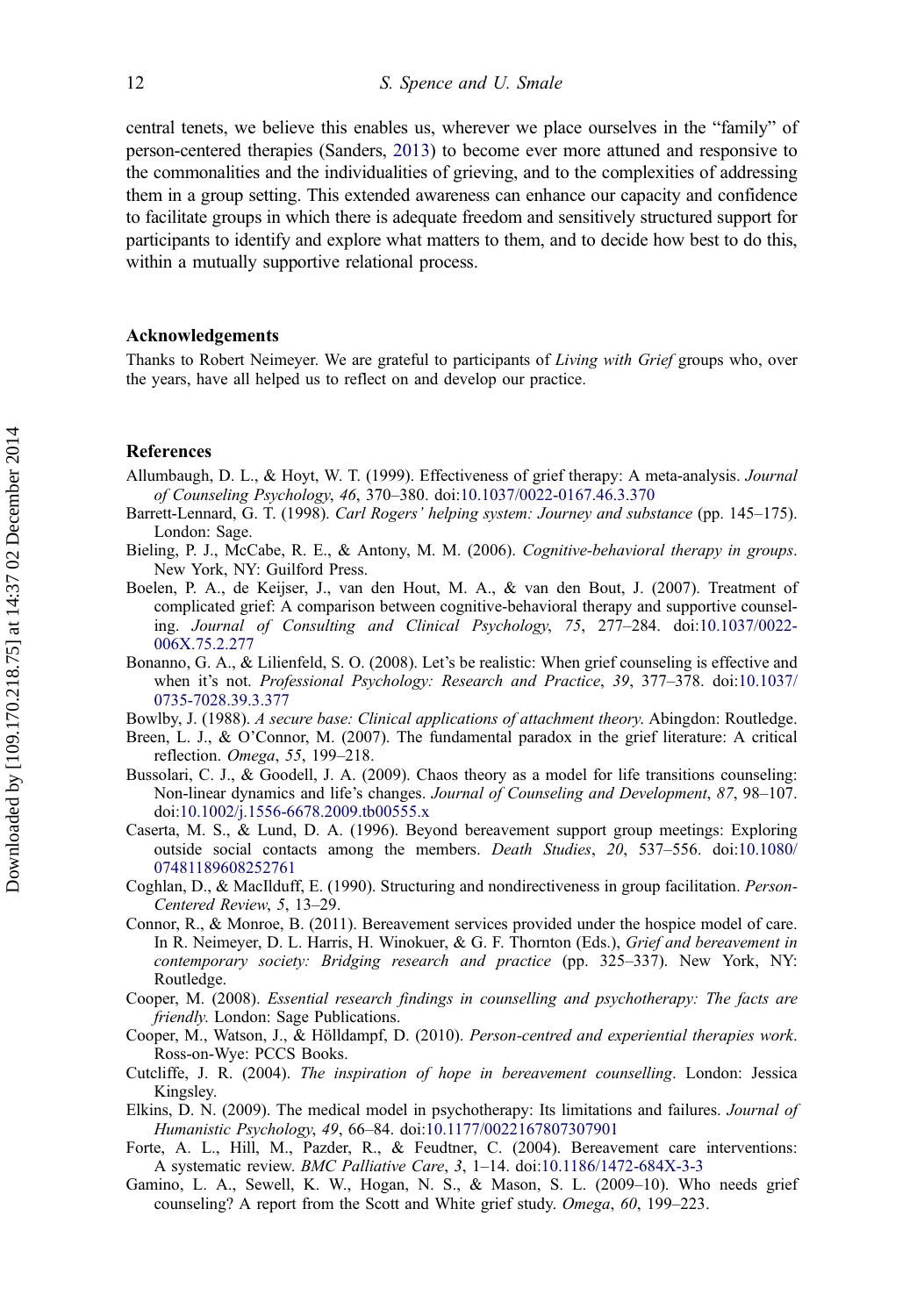- <span id="page-13-0"></span>Granek, L. (2010). Grief as pathology: The evolution of grief theory in psychology from Freud to the present. History of Psychology, 13, 46–73. doi:[10.1037/a0016991](http://dx.doi.org/10.1037/a0016991)
- Haugh, S. (2012). A person-centred approach to loss and bereavement. In J. Tolan & P. Wilkins (Eds.), *Client issues in counselling and psychotherapy* (pp. 15–29). London: Sage Publications.
- Heron, J. (1977). Dimensions of facilitator style. London: British Postgraduate Medical Federation.
- Hobbs, N. (1951). Group-centered psychotherapy. In C. R. Rogers (Eds.), Client-Centered Therapy (pp. 278–319). Boston, MA: Houghton Mifflin.
- Hoyt, W. T., & Larson, D. G. (2010). What have we learned from research on grief counselling? A response to Schut and Neimeyer. Bereavement Care, 29(1), 10–13. doi:[10.1080/](http://dx.doi.org/10.1080/02682620903560841) [02682620903560841](http://dx.doi.org/10.1080/02682620903560841)
- Kirschenbaum, H. (2012). What is person-centered? A posthumous conversation with Carl Rogers on the development of the person-centered approach. Person-Centered and Experiential Psychotherapies, 11, 14–30. doi:[10.1080/14779757.2012.656406](http://dx.doi.org/10.1080/14779757.2012.656406)
- Klass, D., Silvermann, P. R., & Nickman, S. L. (1996). Continuing bonds. Washington, DC: Taylor and Francis.
- Kriz, J. (2007). Actualizing tendency: The link between person-centered and experiential psychotherapy and interdisciplinary systems theory / Aktulisierungs-Tendenz: Das Verbindungsglied zwischen PCEP und interdisziplinärer Systemtheorie / La Tendencia Actualizante: El vínculo entre la psicoterapia centrada en la persona y experiencial y la teoría de sistemas interdisciplinaria / La Tendance Actualisante: Le lien entre la psychothérapie centrée sur la personne et expérientielle et la théorie des systèmes interdisciplinaires. Person-Centered and Experiential Psychotherapies, 6, 30–44. doi:[10.1080/14779757.2007.9688426](http://dx.doi.org/10.1080/14779757.2007.9688426)
- Larsen, D., Edey, W., & Lemay, L. (2007). Understanding the role of hope in counselling: Exploring the intentional uses of hope. Counselling Psychology Quarterly, 20, 401–416. doi:[10.1080/](http://dx.doi.org/10.1080/09515070701690036) [09515070701690036](http://dx.doi.org/10.1080/09515070701690036)
- Larson, D. (2013). A person-centred approach to grief counselling. In M. Cooper, M. O'Hara, P. Schmid, & A. Bohart (Eds.), The handbook of person-centred psychotherapy and counselling (2nd ed., pp. 313–326). Basingstoke: Palgrave MacMillan.
- Larson, D., & Hoyt, W. (2007). The bright side of grief counseling: Deconstructing the new pessimism. In K. J. Doka (Ed.), Living with grief: Before and after the death (pp.157–174). Washington, DC: Hospice Foundation of America.
- Lietaer, G., & Dierick, P. (1996). Client-centered group psychotherapy in dialogue with other orientations: Commonality and specificity. In R. Hutterer, G. Pawlowsky, P. Schmid, & R. Stipsits (Eds.), Client-centered and experiential psychotherapy: A paradigm in motion (pp. 563–583). Bern: Peter Lang.
- MacKinnon, C. J., Smith, N. G., Henry, M., Berish, M., Milman, E., & Copeland, L. (2012). Addressing therapeutic ruptures in bereavement support groups. In R. A. Neimeyer (Ed.), Techniques of grief therapy (pp. 318–322). New York & London: Routledge.
- MacKinnon, C. J., Smith, N. G., Henry, M., Berish, M., Milman, E., Körner, A., … & Cohen, S. R. (2014). Meaning-based group counseling for bereavement: Bridging theory with emerging trends in intervention research. Death Studies, 38, 137–144. doi:[10.1080/](http://dx.doi.org/10.1080/07481187.2012.738768) [07481187.2012.738768](http://dx.doi.org/10.1080/07481187.2012.738768)
- McLaren, J. (1998). A new understanding of grief: A counsellor's perspective. Mortality, 3, 275–290. doi:[10.1080/713685955](http://dx.doi.org/10.1080/713685955)
- Mearns, D. (1997). Person-centred counselling training. London: Sage.
- Moules, N. J., & Amundson, J. K. (1997). Grief an invitation to inertia: A narrative approach to working with grief. Journal of Family Nursing, 3, 378–393. doi:[10.1177/107484079700300405](http://dx.doi.org/10.1177/107484079700300405)
- Neimeyer, R. (2001). Meaning reconstruction and the experience of loss. Washington, DC: American Psychological Association.
- Neimeyer, R. A. (2010). Grief counselling and therapy the case for hope. Bereavement Care, 29(2), 13–16. doi:[10.1080/02682621.2010.484930](http://dx.doi.org/10.1080/02682621.2010.484930)
- Neimeyer, R. A., & Currier, J. M. (2009). Grief therapy: Evidence of efficacy and emerging directions. Current Directions in Psychological Science, 18, 352-356. doi:[10.1111/j.1467-](http://dx.doi.org/10.1111/j.1467-8721.2009.01666.x) [8721.2009.01666.x](http://dx.doi.org/10.1111/j.1467-8721.2009.01666.x)
- Norcross, J. C., & Lambert, M. J. (2011). Psychotherapy relationships that work II. Psychotherapy, 48, 4–8. doi:[10.1037/a0022180](http://dx.doi.org/10.1037/a0022180)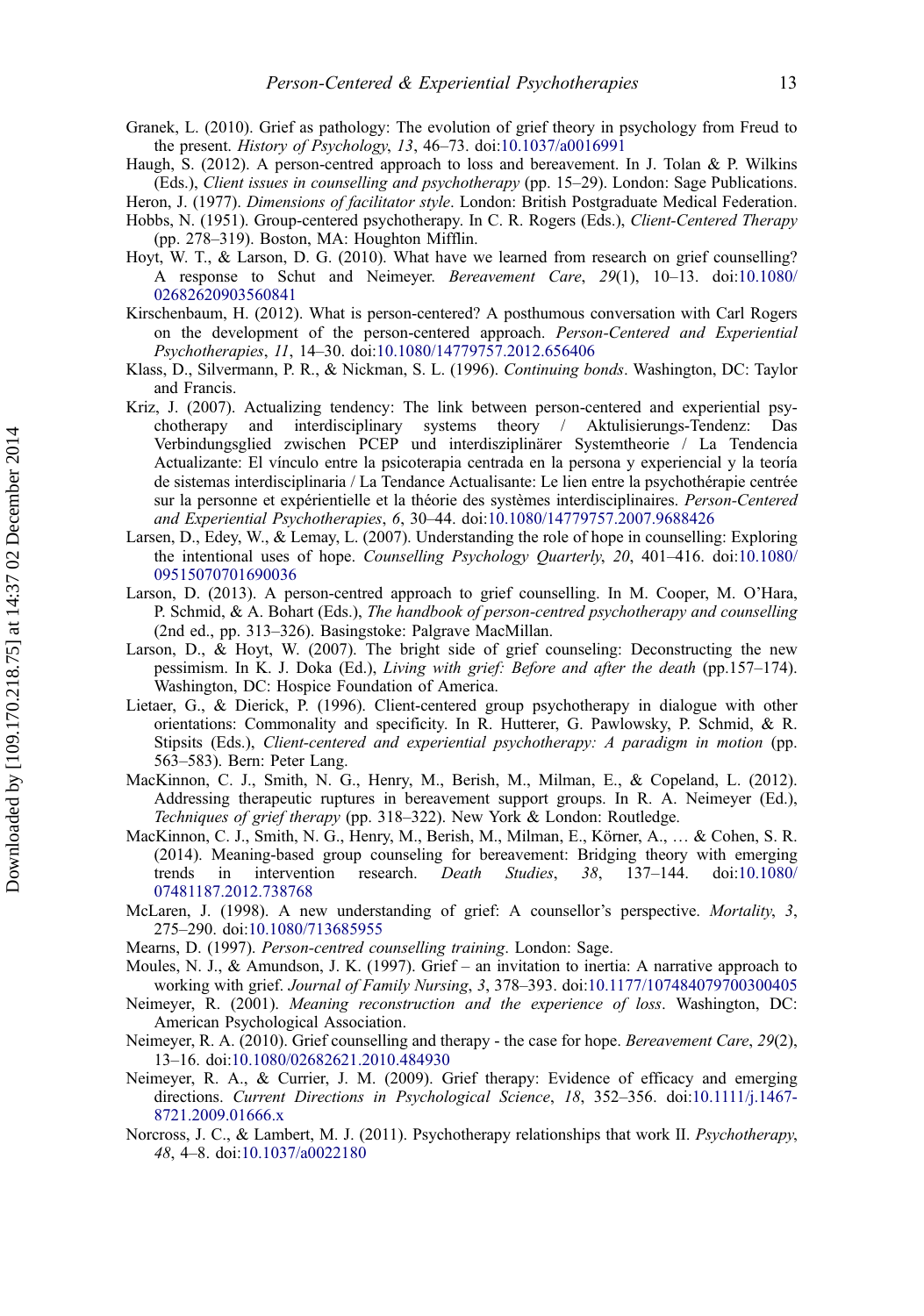- <span id="page-14-0"></span>Page, R. C., Weiss, J. F., & Lietaer, G. (2002). Humanistic group psychotherapy. In D. J. Cain & J. Seeman (Eds.), Humanistic psychotherapies: Handbook of research and practice (pp. 339–368). Washington, DC: APA.
- Purton, C. (2004). Differential response, diagnosis, and the philosophy of the implicit / Differenzielles Reagieren, Diagnose und die Philosophie des Impliziten / Respuesta diferencial, diagnóstico y la filosofía de lo implícito. Person-Centered and Experiential Psychotherapies, 3, 245–255. doi:[10.1080/14779757.2004.9688355](http://dx.doi.org/10.1080/14779757.2004.9688355)
- Rogers, C. R. (1947). Effective principles for dealing with individuals and group tensions and dissatisfactions. Executive seminar series in Industrial relations (Session 10). Chicago, IL: University of Chicago Press.
- Rogers, C. R. (1951). Client-centered therapy. Boston, MA: Houghton Mifflin.
- Rogers, C. R. (1957). The necessary and sufficient conditions of therapeutic personality change. Journal of Consulting Psychology, 21, 95–103. doi:[10.1037/h0045357](http://dx.doi.org/10.1037/h0045357)
- Rogers, C. R. (1959). A theory of therapy, personality, and interpersonal relationships as developed in the client-centered framework. In S. Koch (Ed.), Psychology: A study of science. Vol. 3. Formulations of the person and the social context (pp. 184–256). New York, NY: McGraw-Hill.
- Rogers, C. R. (1971). On facilitating encounter groups. The American Journal of Nursing, 71, 275–279.
- Safran, J. D., Muran, J. C., Samstag, L. W., & Stevens, C. (2001). Repairing alliance ruptures. Psychotherapy: Theory, Research, Practice, training, 38, 406–412. doi:[10.1037/0033-](http://dx.doi.org/10.1037/0033-3204.38.4.406) [3204.38.4.406](http://dx.doi.org/10.1037/0033-3204.38.4.406)
- Sanders, P. (2013). The 'family' of person-centred and experiential therapies. In M. Cooper, M. O'Hara, P. Schmid, & A. Bohart (Eds.), The handbook of person-centred psychotherapy and counselling (2nd ed., pp. 46–65). Basingstoke: Palgrave MacMillan.
- Schmid, P., & O'Hara, M. (2013). Working with groups. In M. Cooper, M. O'Hara, P. Schmid, & A. Bohart (Eds.), The handbook of person-centred psychotherapy and counselling (2nd ed., pp. 223–236). Basingstoke: Palgrave MacMillan.
- Schut, H. (2010). Grief counselling efficacy have we learned enough? Bereavement Care, 29(1), 8–9.
- Schut, H., Stroebe, M. S., van den Bout, J., & Terheggen, M. (2001). The efficacy of bereavement interventions; determining who benefits. In M. S. Stroebe, R. O. Hansson, W. Stroebe, & H. Schut (Eds.), Handbook of bereavement: Consequences, coping, and care (pp. 705–737). Washington, DC: APA Press.
- Shear, K., Boelen, P., & Neimeyer, R. A. (2011). Treating complicated grief: Converging approaches. In R. Neimeyer, D. L. Harris, H. Winokuer, & G. F. Thornton (Eds.), Grief and bereavement in contemporary society – bridging research and practice (pp. 139–162). New York, NY: Routledge.
- Shear, K., Frank, E., Houck, P. R., & Reynolds, C. F. (2005). Treatment of complicated grief: A randomized control trial. Journal of the American Medical Association, 293, 2601–2608. doi:[10.1001/jama.293.21.2601](http://dx.doi.org/10.1001/jama.293.21.2601)
- Sheldon, K. M., & Kasser, T. (2001). Goals, congruence, and positive well-being: New empirical support for humanistic theories. Journal of Humanistic Psychology, 80, 152–165.
- Shuchter, S., & Zisook, S. (1993). The course of normal grief. In M. S. Stroebe, W. Stroebe, & R. Hansson (Eds.), The handbook of bereavement: Theory, research, and intervention (pp.23–43). Cambridge: Cambridge University Press.
- Smale, U., & Spence, S. (2009). Living With Grief. Poster presentation at the Help the Hospices Conference, Harrogate.
- Stroebe, M., & Schut, H. (1999). The dual-process model of coping with bereavement: Rationale and description. Death Studies, 23, 197–224. doi:[10.1080/074811899201046](http://dx.doi.org/10.1080/074811899201046)
- Süle, Á. (2007). The Boundaries of the Client, the Therapist and Their Interaction / Die Grenzen des Klienten, des Therapeuten und ihrer Interaktion / Los límites del cliente, el terapeuta y su interacción / Les limites du client, du thérapeute, et leur interaction / Os limites do cliente, do terapeuta e a sua interacção / A kliensnek, a terapeutának és az interakciójuknak a határai. Person-Centered and Experiential Psychotherapies, 6, 256–270. doi:[10.1080/14779757.](http://dx.doi.org/10.1080/14779757.2007.9688446) [2007.9688446](http://dx.doi.org/10.1080/14779757.2007.9688446)
- Vlasto, C. (2010). Therapists' views of the relative benefits and pitfalls of group work and one-toone counselling for bereavement. Counselling and Psychotherapy Research, 10, 60–66. doi:[10.1080/14733140903171220](http://dx.doi.org/10.1080/14733140903171220)